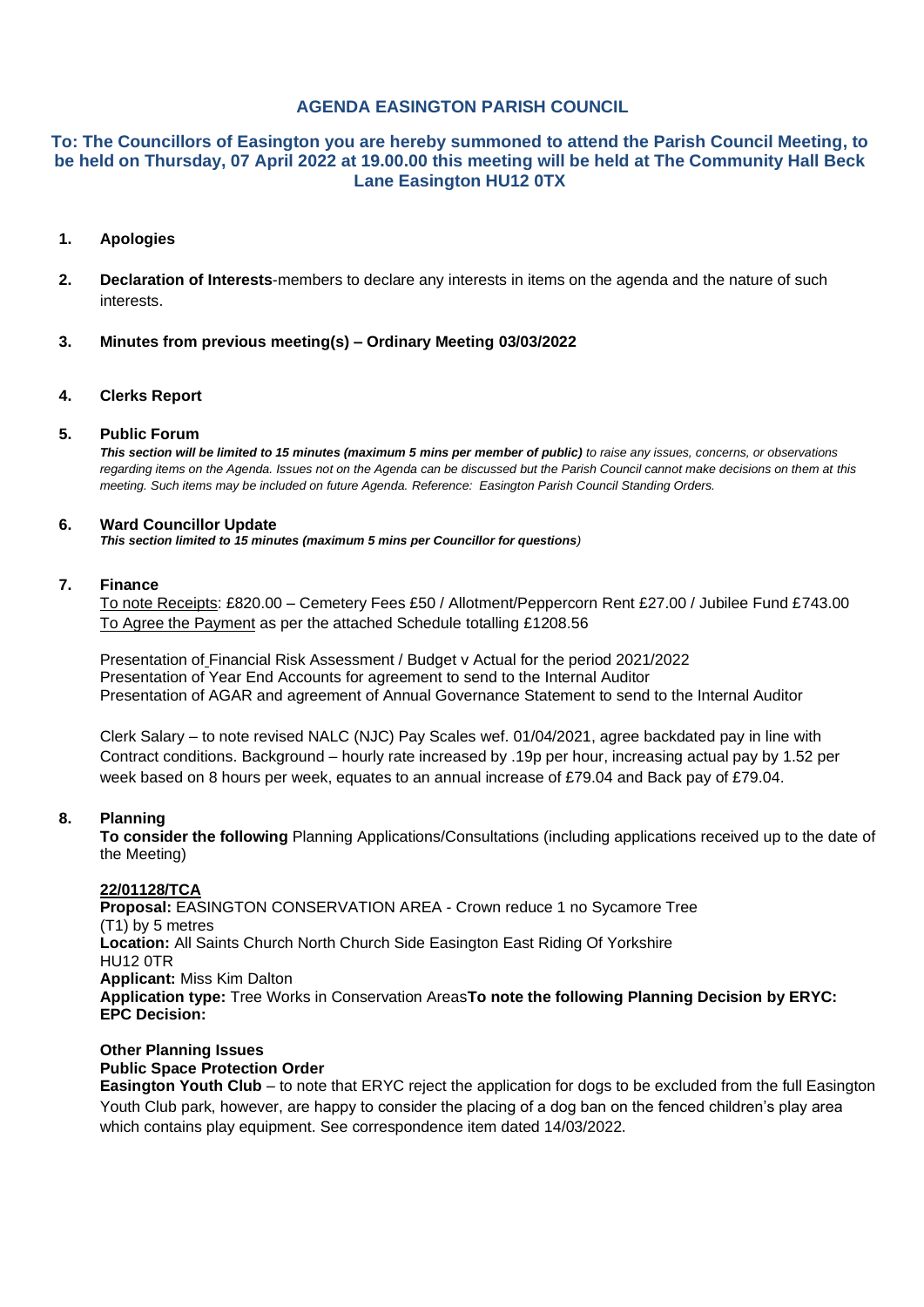# **Gassco**

Gassco have been developing plans to construct a new office building on land it owns to the South of its Langeled Receiving Facility on Dimlington Road in Easington. They wish to engage with the community in a consultation process – discuss/agree way forward.

## **9. Community Issues**

#### Text Messaging Service

To discuss Text messaging service following presentation received and emailed to all Councillors.

#### Post Office Service

To discuss making representations to the Post Office regarding the reduction in service from weekly to fortnightly.

#### Parish Review

To discuss if Easington Parish Council have any opinions/feedback to provide to ERYC regarding the Community Governance / Parish review being undertaken. See correspondence item 1/3/2022.

#### Grass Cutting

To discuss the Grass Cutting Schedule for 2022 season. MOP has requested PC include Blackwell Pond area within schedule, letter received 2021, and read out 1 July 2021 meeting. See correspondence included again.

#### Village Task Force/Walkabout

Scheduled for 14/7/2022, see correspondence (14/3/2022), to discuss/agree Councillors to undertake review of the Parish to send in a preliminary list to ERYC of work required.

#### Community Payback Initiative

See correspondence, 07/03/2022, do the PC have any work they would like to refer for undertaking, discuss/agree.

## **10. Reports from Committees and/or Councillors with Responsibilities**

#### **External Committee Representation(s)**

Shape – Meeting 31/3/2022, Agenda and Minutes received 24/03/2022 Health – Community Hall –

#### **Parish Council Committees –**

Emergency Plan-Health, Safety and Risk Management, Policies and Procedure-Parish Plan-Jubilee Committee –

#### **Councillors with Responsibilities**

Areas within the Parish –

#### **11. Correspondence (previously circulated to all Councillors via Email)**

*Correspondence detailed below is received and added to the Agenda for discussion. Further correspondence received during the month which is informative only and not included in the list of correspondence detailed.*

01/03/2022 – Simon Clark, Electoral Services Manager, ERYC – Parish Review 07/03/2022 – Humberside PCC – Community Payback initiative 09/03/2022 – Amalia Booker, Holderness Health – response to queries raised. 14/03/2022 – Stuart Allen, ERYC, Animal Warden, and Pest Control re PSPO order (Easington Youth Club) 14/03/2022 – Matt Gent, ERYC – Village Task Force Team – Walkabout 14/7/2022 22/03/2022 – Matthew Buckley, ERYC, Democratic Services, Information re sanctions 22/03/2022 – Ruth Johnson Ross, ERNLLCA, NALC requesting info from PC's with electorate under 6000 23/03/2022 – Ruth Johnson Ross – NALC – Legal topic notes – inc. advice re Ukraine 01/04/2022 - Cato Kydland, Gassco – Projects – New Development consultation request